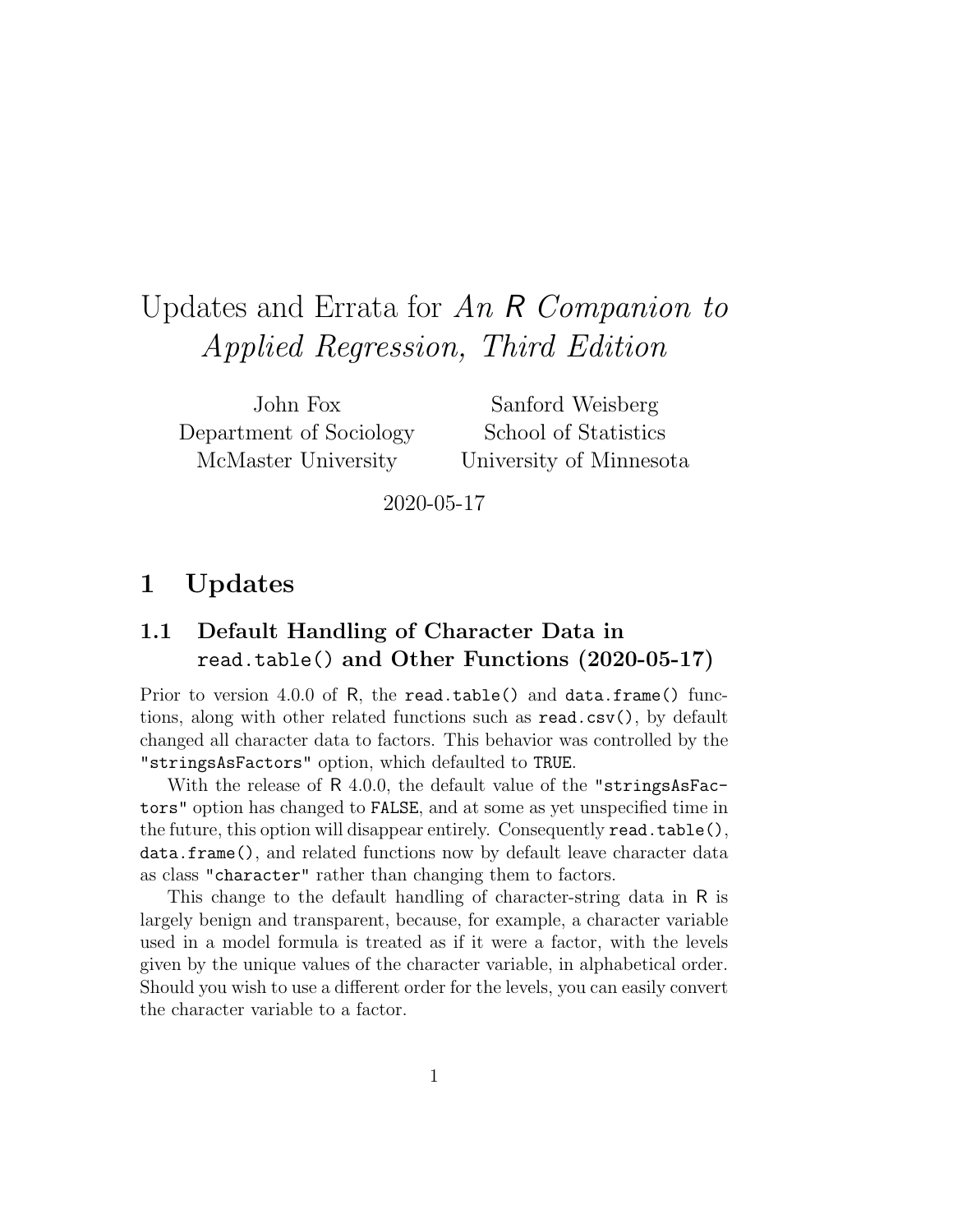For example, imagine that the variable type in the Prestige data set in the carData package is a character variable rather than a factor, and that you wish to rearrange its levels in non-alphabetic order. You can use a command like

```
> Prestige$type <- factor(Prestige$type,
+ levels=c("bc", "wc", "prof"))
```
as on page 198 of the R Companion (where, however, the original variable type in the data set is already a factor), or, equivalently,

```
> Prestige <- within(Prestige,
+ factor(type, levels=c("bc", "wc", "prof")))
```
The function strings2factors() in car version 3.0-8 or later converts the character variables in a data frame or a specified subset of the character variables to factors, optionally specifying the order of the levels of the factors.

We are aware of a couple of infelicities introduced by this change (and we may discover more):

1. The standard R summary() method for data frames doesn't report the number of cases for each unique values of a character variable as it does for each level of a factor. For example:

```
> summary(Duncan)
```

|          |                        | type income education prestige |                |
|----------|------------------------|--------------------------------|----------------|
| bc $:21$ | Min. : 7.00            | Min. : 7.00                    | Min. : 3.00    |
|          | prof:18 1st Qu.:21.00  | 1st Qu.: 26.00                 | 1st Qu.:16.00  |
|          | $wc : 6$ Median :42.00 | Median: $45.00$                | Median : 41.00 |
|          | Mean : 41.87           | Mean : 52.56                   | Mean : 47.69   |
|          | 3rd Qu.: 64.00         | 3rd Qu.: 84.00                 | 3rd Qu.:81.00  |
|          | Max. :81.00            | Max. : 100.00 Max. : 97.00     |                |

- > Duncan.1 <- Duncan
- > Duncan.1\$type <- as.character(Duncan.1\$type)
- > summary(Duncan.1)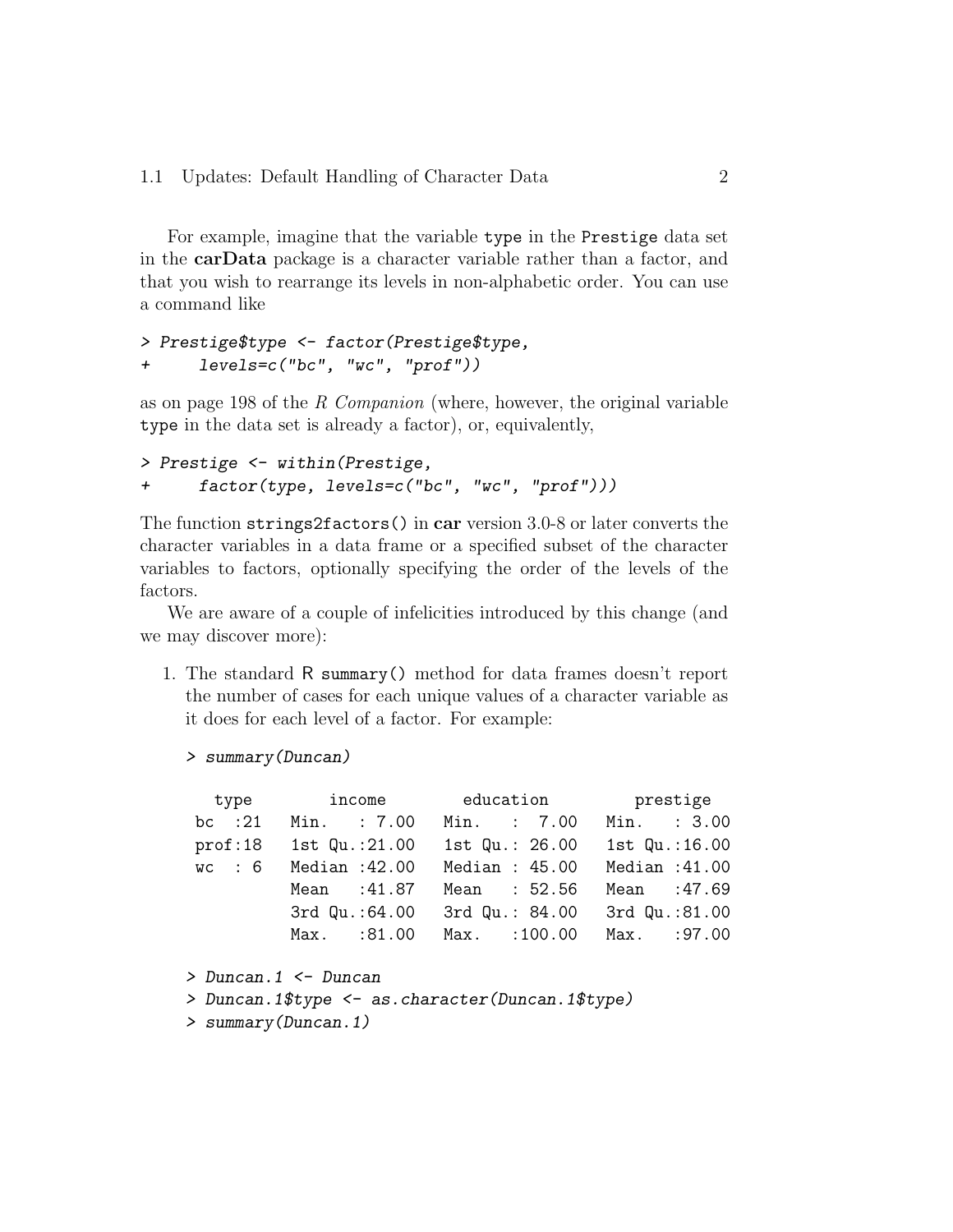#### 1.1 Updates: Default Handling of Character Data 3

type income education prestige Length:45 Min. : 7.00 Min. : 7.00 Min. : 3.00 Class :character 1st Qu.:21.00 1st Qu.: 26.00 1st Qu.:16.00 Mode :character Median :42.00 Median : 45.00 Median :41.00 Mean :41.87 Mean : 52.56 Mean :47.69 3rd Qu.:64.00 3rd Qu.: 84.00 3rd Qu.:81.00 Max. :81.00 Max. :100.00 Max. :97.00

For this reason, we added a "data.frame" method for the S() function in the car package (as of version 3.0-8):

> S(Duncan.1)

| bc $:21$<br>Min. : 7.00<br>Min. : 7.00         |                |
|------------------------------------------------|----------------|
|                                                | Min. : 3.00    |
| prof:18 1st Qu.:21.00<br>1st Qu.: 26.00        | 1st Qu.:16.00  |
| Median :42.00<br>Median: 45.00<br>w.c : 6      | Median : 41.00 |
| Mean : 41.87<br>Mean : 52.56                   | Mean : 47.69   |
| 3rd Qu.: 84.00 3rd Qu.:81.00<br>3rd Qu.: 64.00 |                |
| Max. :100.00<br>Max. :81.00                    | Max. : 97.00   |

2. As we explain in Section 6.3 of the R Companion, a factor can appear on the left-hand side of the model formula for a binary GLM, but glm() does not allow character variables as the response. So, for example, suppose that lfp in the Mroz data set is alternatively a factor with levels "no" and "yes" or a character variable with similar unique values. We can formula a command such as the following (see page 280)

 $> g \ln(1fp \,$   $\sim$  k5 + k618 + age + wc + hc + lwg + inc, family=binomial, data=Mroz)

if lfp is a factor, but not if it is a character variable. A logical response still works, however, as in

```
> g \ln(1fp == "yes" " k5 + k618 + age + wc + hc + lwg + inc,family=binomial, data=Mroz)
```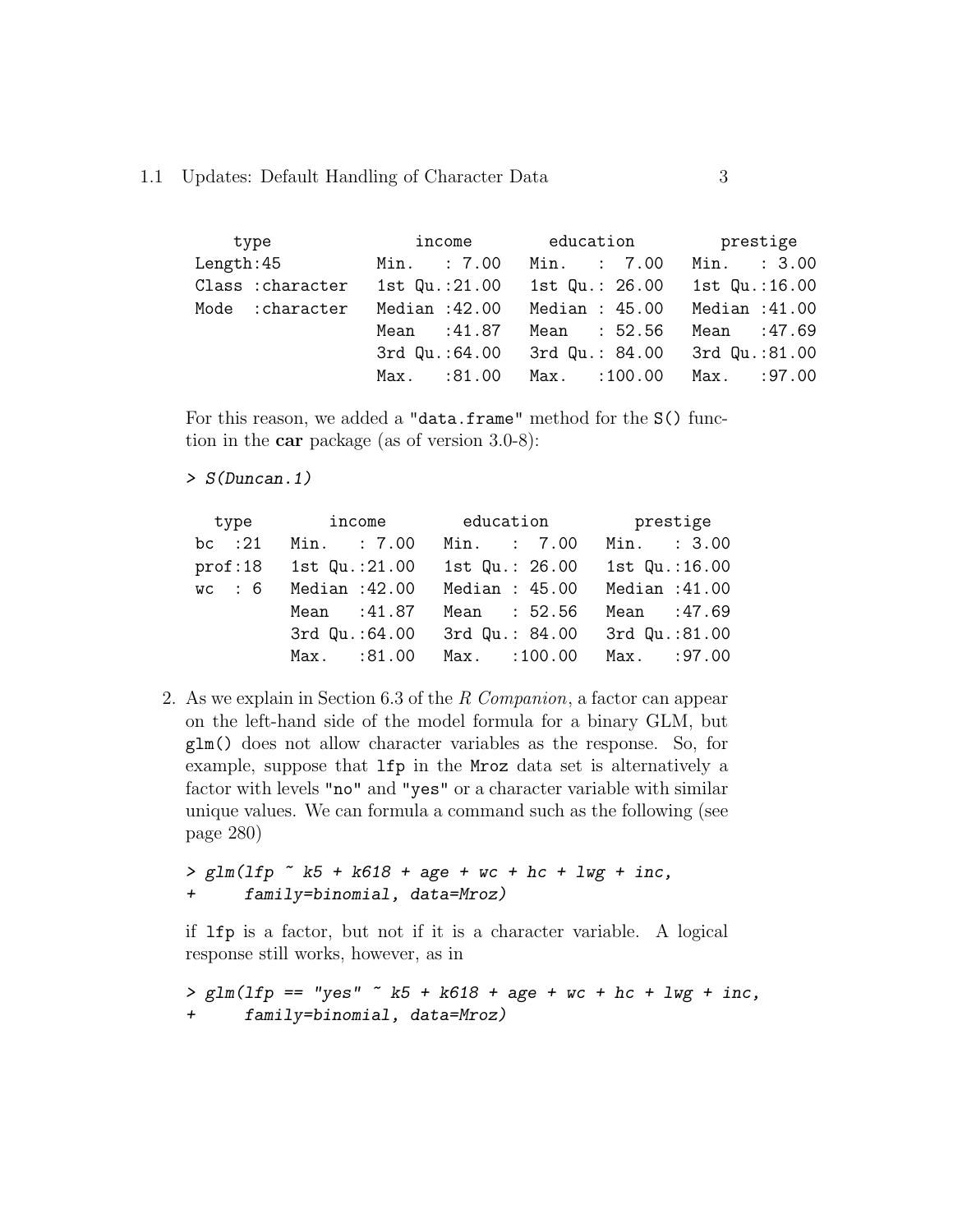The change in R to the handling of character data also modifies some of the examples in several sections of Chapters 2 and 4 of the R Companion:

1. Page 58. The paragraph beginning "In either case. . . " in the middle of the page should now read:

> In either case, the variables condition and sex are saved as character vectors. In the brief() output, cooperation is flagged as a numeric variable ([n]), and condition and sex are flagged as character variables ([c]).

2. Page 58. The output from the str() function near the bottom of the page now reads

> str(Guyer)

'data.frame': 20 obs. of 3 variables: \$ cooperation: num 49 64 37 52 68 54 61 79 64 29 ... \$ condition : chr "public" "public" "public" "public" ... \$ sex : chr "male" "male" "male" "male" ...

That is, the variables condition and sex, previously of class Factor are now of class chr, short for "character".

3. Page 60. In the brief() output at the top of the page, the variable type is now of class [c] for "character", not [f] for class "factor":

> brief(Duncan)

| 45 x 4 data.frame (40 rows omitted) |      |     |                                |     |  |  |
|-------------------------------------|------|-----|--------------------------------|-----|--|--|
|                                     |      |     | type income education prestige |     |  |  |
|                                     | [c]  | [i] | [i]                            | [i] |  |  |
| accountant prof                     |      | 62  | 86                             | 82  |  |  |
| pilot                               | prof | 72  | 76                             | 83  |  |  |
| architect prof                      |      | 75  | 92                             | 90  |  |  |
|                                     |      |     |                                |     |  |  |
| policeman                           | bc   | 34  | 47                             | 41  |  |  |
| waiter                              | bc.  | 8   | 32                             | 10  |  |  |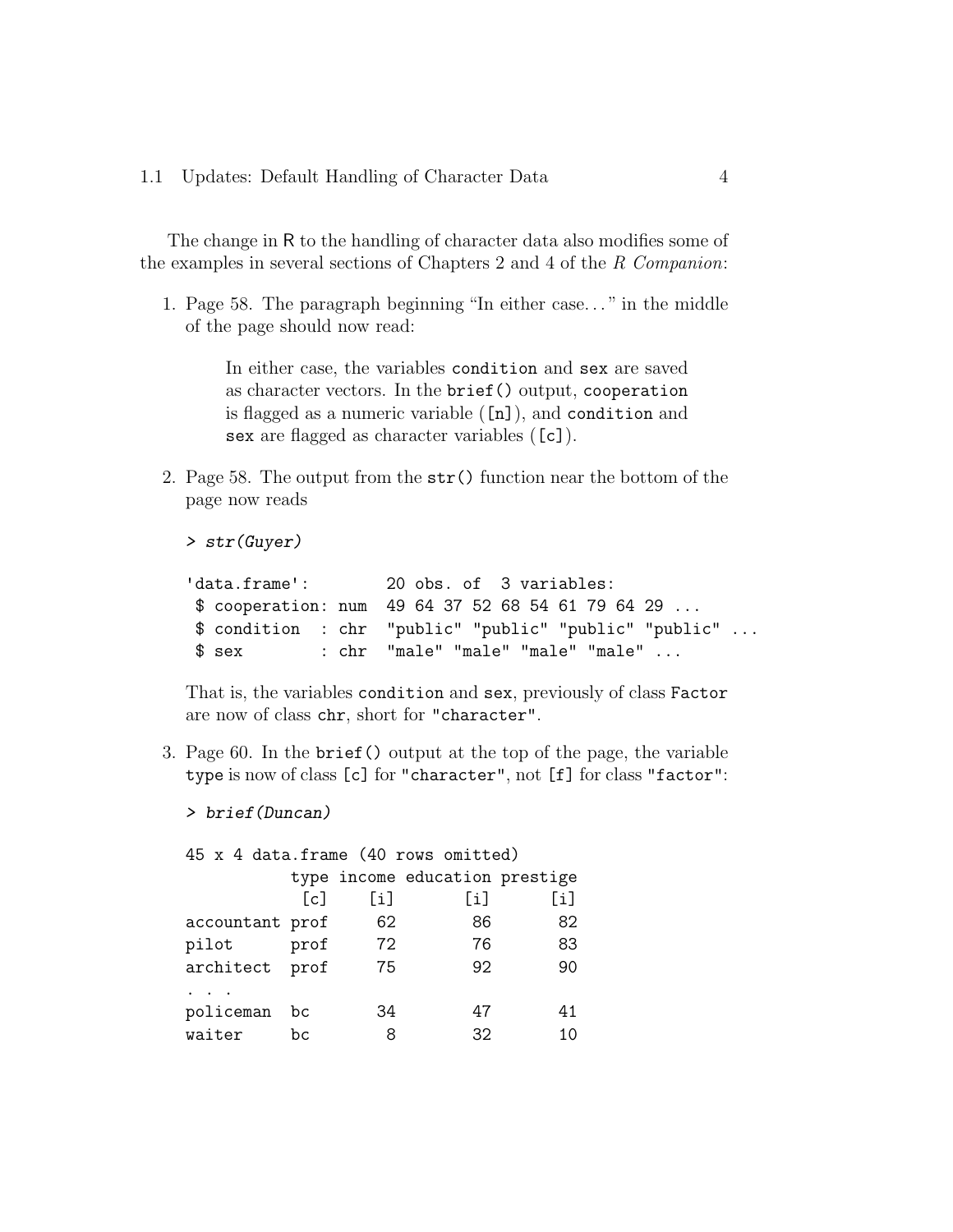- 4. Page 60. The bullet beginning "The read.table() function automatically and silently converts character data to factors . . . " is no longer correct and can be disregarded.
- 5. Page 62. In line 6 of the bullet at the top of the page, change factor to character variable: "Consequently, if a numeric variable unexpectedly become a character variable. . . "
- 6. Page 66. In Section 2.1.6, replace item  $\#2$  with the following, reflecting a modification to the Import() function in version 3.0-8 of the car package:

Both the import() and Import() functions by default treat character-string data as character variables, but Import() allows character-string data to be converted to factors by setting the argument stringsAsFactors=TRUE.

- 7. Page 67. In line 3, you can ignore the sentence, "To suppress converting character variables to factors, add the argument stringsAs-Factors=FALSE."
- 8. Page 68. In numbered item  $#6$ , change "does not automatically ..." to "does not have an option to automatically . . . ."
- 9. Page 198. The first sentence of the paragraph starting on line 6 is no longer correct: As explained above, as of R 4.0.0, read.table() and read.csv() do not by default automatically convert character data to factors.

Categorical variables can be represented in R either as character vectors (i.e., vectors of class "character") or as factors (i.e., objects of class "factor"). R functions such as statistical modelling functions almost always treat character vectors as if they were factors when it is necessary to do so.

Data sets supplied by packages may include either character variables, factors, or both. In particular, the data sets in the carData package still include factors.